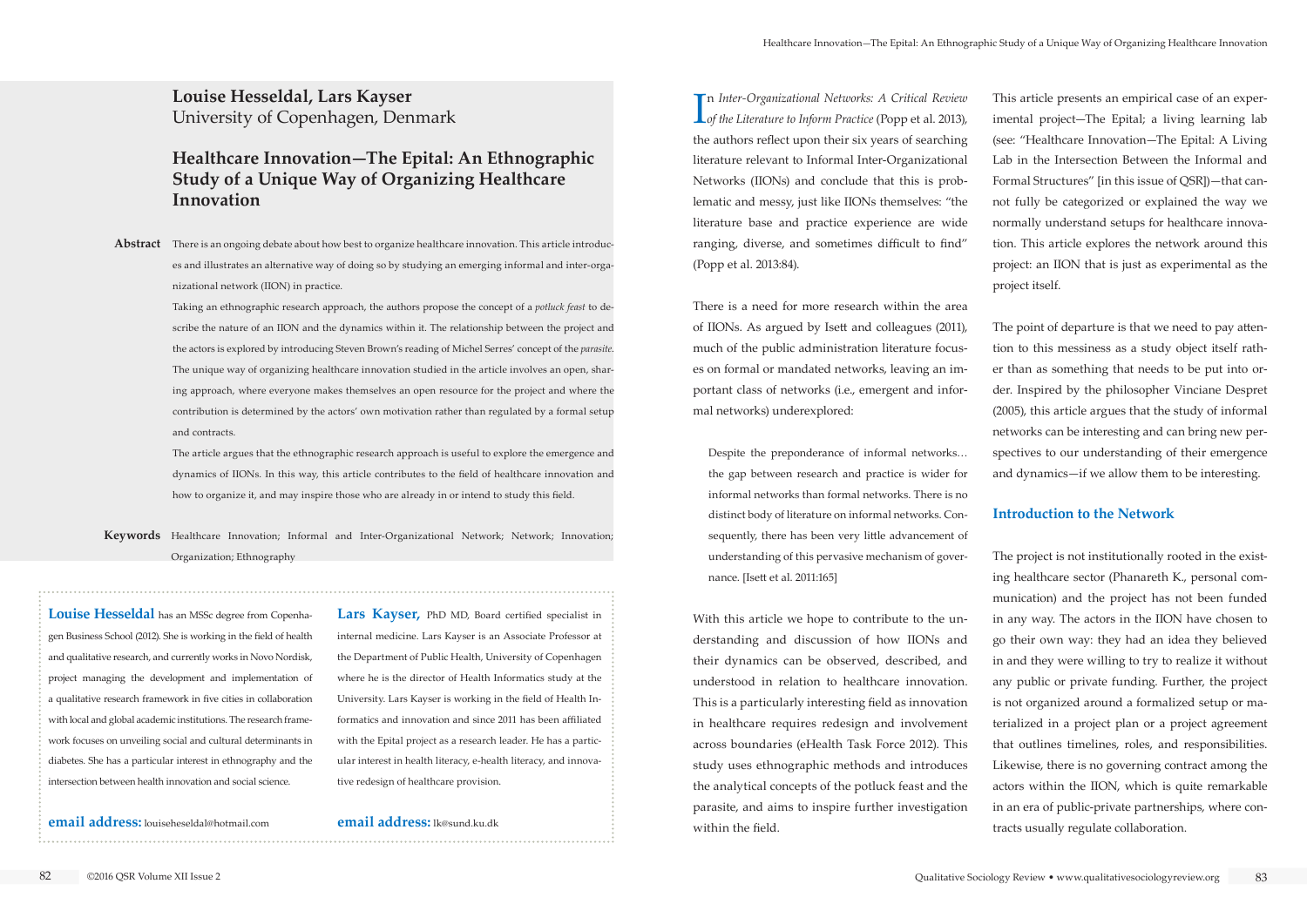However, the actors in the IION do believe in collaborative efforts and they have some governing *values* for the collaboration, which are documented in the project protocol as a codex for the Epital group:

You share the vision.

You are proactive.

You are a part of the development process.

You contribute with knowledge, expertise, and resources where possible.

#### You are loyal.

You collaborate and share, whatever your capabilities and capacities are.

You accept that your name may be disclosed in relation to the project.

> [Phanareth K., personal communication (translated by the authors)]

All actors in the IION have accepted the above-mentioned criteria as the common and governing rules and values in the established collaboration. Thus, values written on paper are one thing; how they work in practice is quite another.

## **Research Method**

In November 2011, the first author of this article (Louise Hesseldal) entered the laboratory of the Epital where those who are involved are called *the Epitalists*. Inspired by Latour (1987), the aim was to study an emerging telemedicine project in the making by following the work of the Epitalists in their laboratory. As the background for the study was an interest in practice and "science in the making," ethnographic fieldwork was chosen as the methodology (the methodology framework is presented in "Healthcare Innovation—The Epital: A Living Lab in the Intersection Between the Informal and Formal Structures" [in this issue of QSR]). The theoretical basis was from the beginning Bruno Latour and the "Actor-Network Theory" (1987; 2005; 2008) in order to study the interaction between human and non-human actors in establishing an ambitious telemedicine project and the related challenges that occur. However, after some weeks in the field, it was clear that it was not just the object (the project in the form of the telemedicine platform) that was in the making; so, too, were the laboratory and the IION.

The observer realized that she was focusing too much on the technology in the making (the non-human actors)—and less on what was actually even more predominant in the fieldwork: the work on establishing a laboratory and an IION. In other words, when the observer started the fieldwork, she was taking the human actors (the Epitalists) and the laboratory for granted.

The observer concluded that the laboratory and the IION that constituted it were an even more interesting study object, and one that turned out to have multiple facets. In order to cover them, the field study has turned into two articles, of which this is the second. The first article focuses on the laboratory itself (see: "Healthcare Innovation—The Epital: A Living Lab in the Intersection Between the Informal and Formal Structures" [in this issue of QSR]), while this one focuses on the emerging IION and its dynamics in practice. The two articles might be read as one piece in order to capture the multi-facets of the study object.

The study is divided into three main sections:

- 1. The potluck feast
- 2. The concept of the parasite
- 3. Every feast has an end

Each section represents an analytical point regarding the IION and its dynamics. The study builds upon field observations that were conducted as part of the ethnographic field study that took place from November 2011 to September 2012.

Section 1, *the potluck feast*, studies the organization around the IION by introducing the potluck feast metaphor, which is a concept developed by the observer during the coding process. Thereby, the concept of the potluck feast is the analytical conclusion of the characterization of the IION. The observer has chosen the concept as a way to open up the analysis of the observed rather than just characterizing it as an "informal" organization or labeling the observed with other pre-defined organizational categorizations that would have closed the analysis.

Section 2, *the parasite*, studies the relationship between the project, the actors, and the dynamics within the IION, using the theoretical concept of *the parasite* as introduced by Steven Brown (2002; 2013) in his reading of Michel Serres. This theoretical concept is introduced in order to open up the study of the potluck organization and to further explore the relationship between the project and the actors, as well as the dynamics within the IION. Based on observations and the following coding process, the observer chose this theoretical concept. Even though the potluck feast was the analytical concept

that emerged as part of the analytical process, it did not capture the interesting relationship between the project and the actors within the IION, neither did it capture all dimensions of the dynamics within the IION. The observer found the concept of the parasite relevant first, to explain the nature of the relationship between the project and the actors, and second, to shed light on the dark side of the organization, which emerged during the analytical process.

Section 3, *every feast has an end*, studies the potential end or boundary of this endless network, and thereby also of the unique organization, by introducing Marilyn Strathern's theoretical concept of *cutting the network* (1996). This study builds upon sections 1 and 2 and summarizes the study.

## **Section 1: The Potluck Feast**

From the observer's point of view, a potluck feast is an appropriate metaphor to describe the environment around the living learning lab and the nature of the IION itself. A potluck feast is a special event—a special kind of organization—where the host is not stuck with all the hassle and the costs associated with a usual feast. Further, a potluck feast can be a cost-efficient alternative for those without money.

The organization around the IION can be likened to a potluck feast, where all the guests bring what they want and are able to bring. The IION is organized around the solidarity principal that people contribute within their capabilities.

As the project has no funding, the actors involved constitute the resources in the project by bringing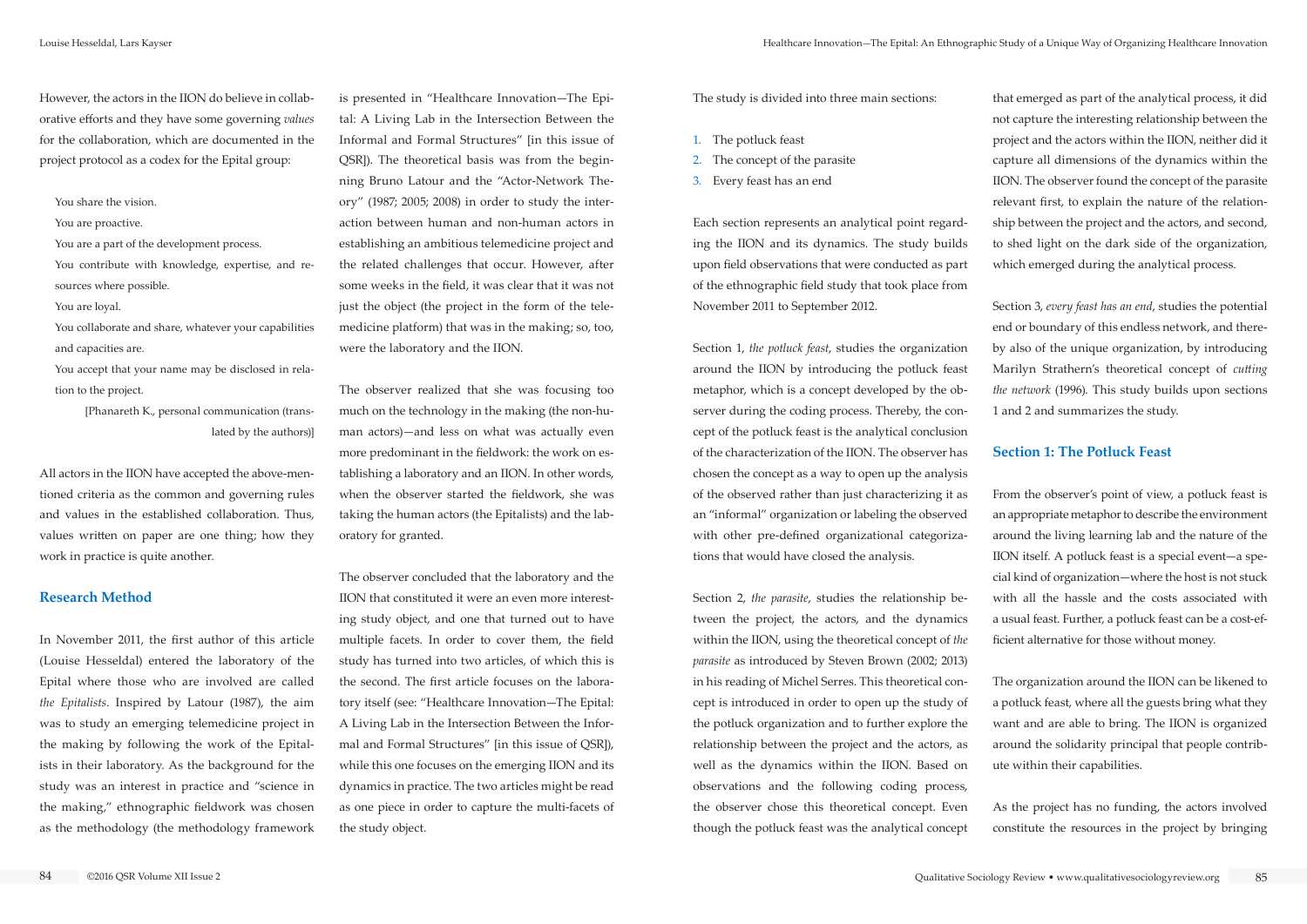what they can to the table, so to speak. Those who are involved contribute individually to the "common goal": the realization of the experimental telemedicine demonstration project. Small and medium-sized enterprises (SMEs) provide the labor hours to develop the technological telemedicine platform in terms of both hardware and software. Patient association consultants and SMEs contribute with new health services that create empowerment. Lyngby-Taarbaek municipality provides access to the citizens/patients and allocates staff to be included in the project. The staff at Section of Telemedicine Research (STR), Frederiksberg Hospital, supports the project as part of their jobs. The University of Copenhagen provides a server for applications and for storage of patient data. Qualified specialists, including healthcare professionals employed in the region and self-employed consultants, make themselves available for the project in their spare time. Also, the patient associations and researchers provide support through their knowledge and their mandate to speak on behalf of the patients' needs.

This is not an exhaustive list of the actors who constitute the project and thereby the IION. Nevertheless, it illustrates two important points about the IION:

- 1. It is constructed across sectors and industries (IION and public-private innovation [PPI]) and all actors involved contribute with their own capabilities and expertise.
- 2. There are many ways in which you can contribute to the project: with labor, materials, technology or publications, knowledge and skills, and personal network connections.

#### **The Open Door**

The potluck feast is not a closed feast. As the Epitalists put it, "all positive forces and resources are needed in order for the project to succeed." In practice, this means that everyone is welcome to become part of the IION as long as they respect the ground rules and contribute actively to the project. The IION can be characterized as an open network where everyone who shares the mission and accepts the rules of the game is welcome.

In practice, this openness is reflected in the fact that the STR as a physical gathering place for the project on a daily basis is a revolving door of people entering or exiting. Some of those who enter come for a quick visit and do not return. Some enter several times a week, while others enter just once a month. There are also those who withdraw from the project for a short period, but return again after a while. And finally, there are those who enter almost every day. These are the people who initiated the project and have been part of it ever since. They name themselves "the Epitalists." Actually, everyone involved, regardless of the extent, is named an "Epitalist," but it is those who enter very often who began using the term in reference to the IION. To begin with, "the Epitalists" was used casually as a way of establishing the social community of the IION. Eventually, it also became part of the written communication and practice when emails and documents were circulated within the IION: "Dear Epitalists" or, when speaking on behalf of the entire IION: "On behalf of the Epitalists."

As we have seen, one of the ground rules—in writing and in practice—is that all actors must contribute actively to be part of the network and that there are many ways to contribute. As we have also seen, the degree of involvement varies: some provide a server, while others, all of whom have day jobs in addition to the Epital commitments, contribute with all of their spare time. That is how a potluck feast works: someone brings homemade roast beef while others provide bread and butter. Nobody comes empty-handed to a potluck feast: you simply do not eat what others have brought to the table if you have not brought anything yourself. Moreover, there would not be a feast at all if everyone showed up empty-handed: it is a joint effort. The same goes for the IION: you can join as long as you contribute actively; that is the name of the game. The project can only be kept alive as long as there are voluntary resources contributing to it.

The nature of the IION may sound anarchic—as a never-ending swing-door—and it is actually also what it is. This open and anarchistic organization of the IION is interesting as it constitutes a network that continually creates new connections when new actors and interests enter the project. All actors bring their own resources and perspectives to the project and shape the project in their own particular way.

Thereby, the IION constitutes its own special mini-ecosystem where there is consistency—in terms of a project and a network—because it does not work like other projects and networks: when an actor retires, a new one comes into play instead. Although the new actor does not always continue with what the retired actor has passed on, the actor still constitutes a resource in the project, bringing

something new and creating value by keeping the project and the IION alive.

When the new actor enters, it brings something new to the project and becomes a resource for the project. It is never known who will enter through the door and how long they will stay, and this uncertainty makes the project fragile. However, the anarchistic nature of the IION also makes the IION a dynamic living learning lab and a potluck feast that is manageable to participate in as the actors can decide themselves what they will bring and how long they will stay. They are not bound by contracts to deliver something specific within a certain time frame.

## **Open Source**

The openness is not limited to the human actors who constitute the IION; it also applies to the technology that is brought to the table. The technology the software—is a crucial part of the project. It is being developed in open source code. To understand why this is important to the ecosystem of the IION, we need to digress to understand the difference between open source and traditional software:

Open source is a term that comprises open standards, shared source code, and collaborative development of computer software. Per the general terms of open source licenses, operating code that is licensed under an open source contact is available for later modification and redistribution, as long as the same licensing terms are made available to later participants. [Einhorn 2004:169]

The term open source is in contrast to the traditional software industry software license structures and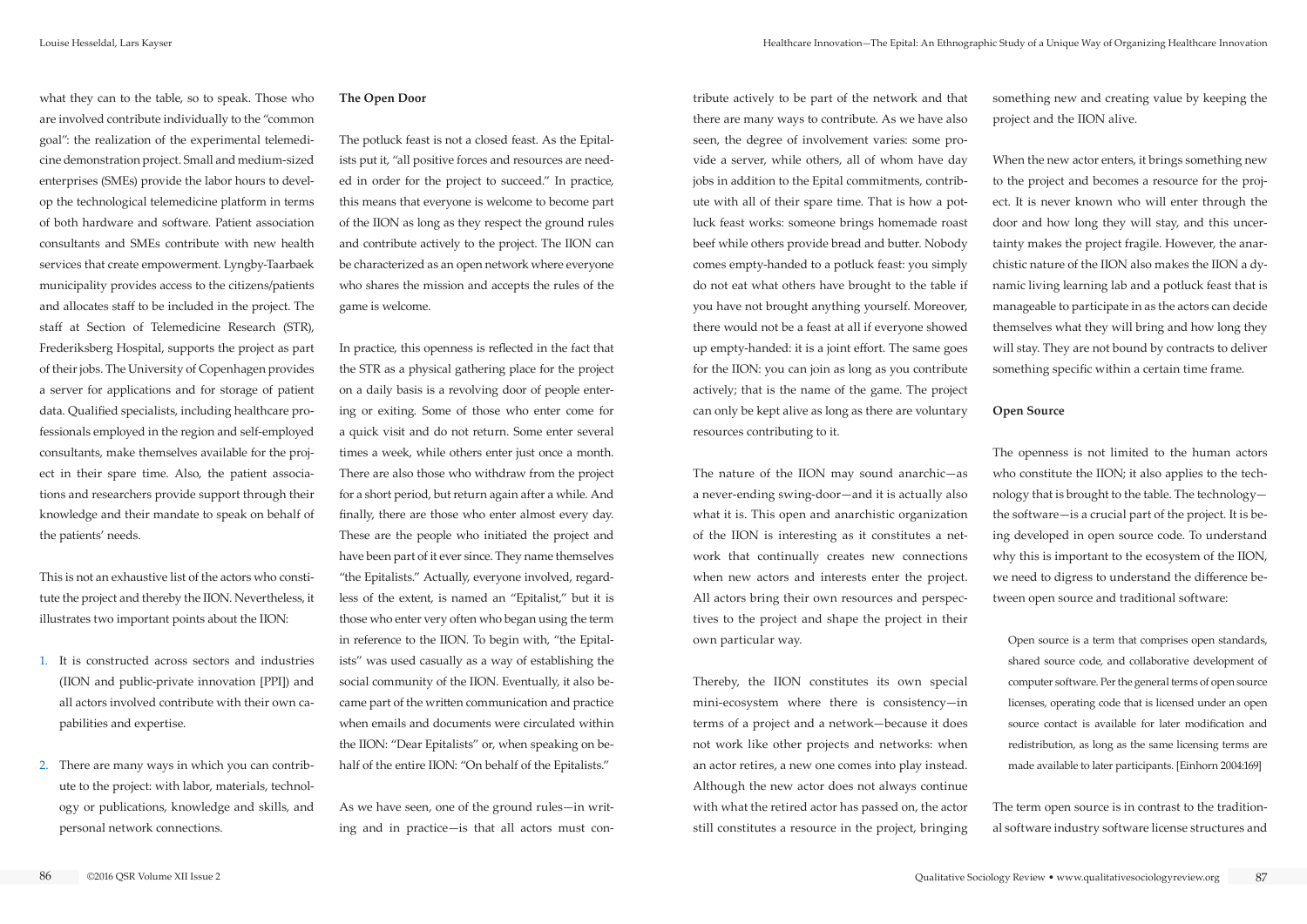intellectual property (IP) rights. This type of software (e.g., Microsoft products), which is known as proprietary software, is legally protected by the IP rights of the company that has paid for its development. The source code is protected, since the company earns money by selling licenses to it, whereby the customer/user buys the right to use the product. It is thus essential to the business and therefore important to own. In contrast, open source software (OSS) is characterized by general use of the product, which cannot be held through IP rights. The crucial difference is therefore that the source code of open source products is a free and open resource (e.g., Open Office in contrast to Microsoft Office). As one of the Epitalists, who is also an open source supplier, puts it:

It is a reverse IP in the sense that to use it, you should comply with one requirement: you need to share what you are developing. You cannot close the code. You must share it freely within the open source community. There it is a kind of reverse IP: you are welcome to use it and redistribute it to others, but you cannot close it. [Epitalist & open source supplier, meeting June 2012]

Interestingly, openness is the fundamental principle of open source communities, where a group of loosely connected actors in a given network contributes to the development of a code/product. It is thus what allows the system to be an ecosystem rather than a cyclical system. The whole idea is that "one must contribute actively" and "you must give back" in order to maintain the ecosystem. The ecosystem works as long as there are volunteers in terms of developers around the world, developing and improving the code/product.

It should be noted that the ecosystems that characterize open source networks/communities in many ways are similar to the ecosystem of the IION. This also explains why open source technology is essential for maintaining the ecosystem of the IION. If the IION were locked by IP rights and licensing agreements (using proprietary software), the openness and flexibility of the network would be limited—it would simply not be an open potluck feast. If the software were not OSS, it would be attached to the actor providing the software, and if the actor withdrew, the software would also be withdrawn. With open source, the software would stay even if the contributing actor withdrew, and therefore the ecosystem could continue with a new open source actor entering the living learning lab.

As we have seen, openness is at the center of this living lab and an essential driver for the maintenance of the ecosystem:

- 1. All actors commit themselves to contribute actively and be an open source for the project by sharing knowledge, time, labor, and technology freely and transparently within the IION. The collaboration is not bound or regulated by contracts or formalized papers outlining roles and responsibilities
- 2. At the same time, the project is also an open knowledge source—a non-committal living learning lab—in which the actors can join as long as they find it relevant.

This first section has presented the IION as constituting its own unique ecosystem around "openness," both in terms of being open to anyone who is interested in being part of the IION and contributing actively to the project, and in terms of the open knowledge source: it is a non-committal living learning lab where everyone shares openly. This open, temporary, and non-committal network constitutes a certain resource in the project and further constitutes a unique ecosystem where the project and network reinvents itself every time a new actor enters the network.

## **Section 2: The Concept of the Parasite**

Above the IION has been described as an open potluck feast—open for all who are willing to contribute to the project. In the following section, the theoretical concept of the *parasite* will be introduced as a way to open up the analysis of the dynamics within the IION and of the openness as something unique that, nonetheless, has a flipside.

The concept of the parasite was developed by the philosopher Michel Serres (1982). The following section builds primarily on the social psychologist Steve Brown's (2002; 2013) reading of Serres' work. Brown (2002; 2013) introduces how the concepts of Serres' work can be used to describe social relations and the dark side of them. His approach is interesting as it opens up for an analysis and exploration of the transformation and dynamics of the IION as a social system: its openness and uniqueness, but also its dark side.

What characterizes the parasite is that it lives to consume resources without giving anything back. As Serres points out, the parasitic relationship is al-

ways specific: there must be a host—something or someone that is being consumed (Brown 2002; 2013). However, as Brown points out, it is not entirely true that the parasite takes without giving anything in return:

Although the parasite appears to take without giving back, this is not strictly accurate in most cases. Consider the uninvited guest who draws up their chair to the dinner table. They "pay" for their meal not with coins, but rather with their conviviality and fine storytelling—"he obtains the roast and pays for it with stories." [Serres 1982:36]

This is an exchange of sorts, albeit an apparently unequal one. This raises the obvious question of why a host would tolerate such a deal? Serres explains this by making a distinction between production and information. Unlike predators, who consume their prey whole, the parasite does not exhaust production. [Brown 2013:89]

Unless it is an unbalanced exchange, where storytelling pays for food, it is an exchange of sorts. Serres illustrates his point further with the story about a meeting between a disabled man and a blind husband.

A paralyzed man crawls on his hands and knees. He espies a blind man. The blind man stumbles over every obstacle and seems in all likelihood to be liable to injure or kill himself by accident. The paralyzed man offers him a deal: carry me on your shoulders and I will be your guide. Together, Serres states, the two make a new kind of whole. The paralyzed man provides information, the blind man provides force.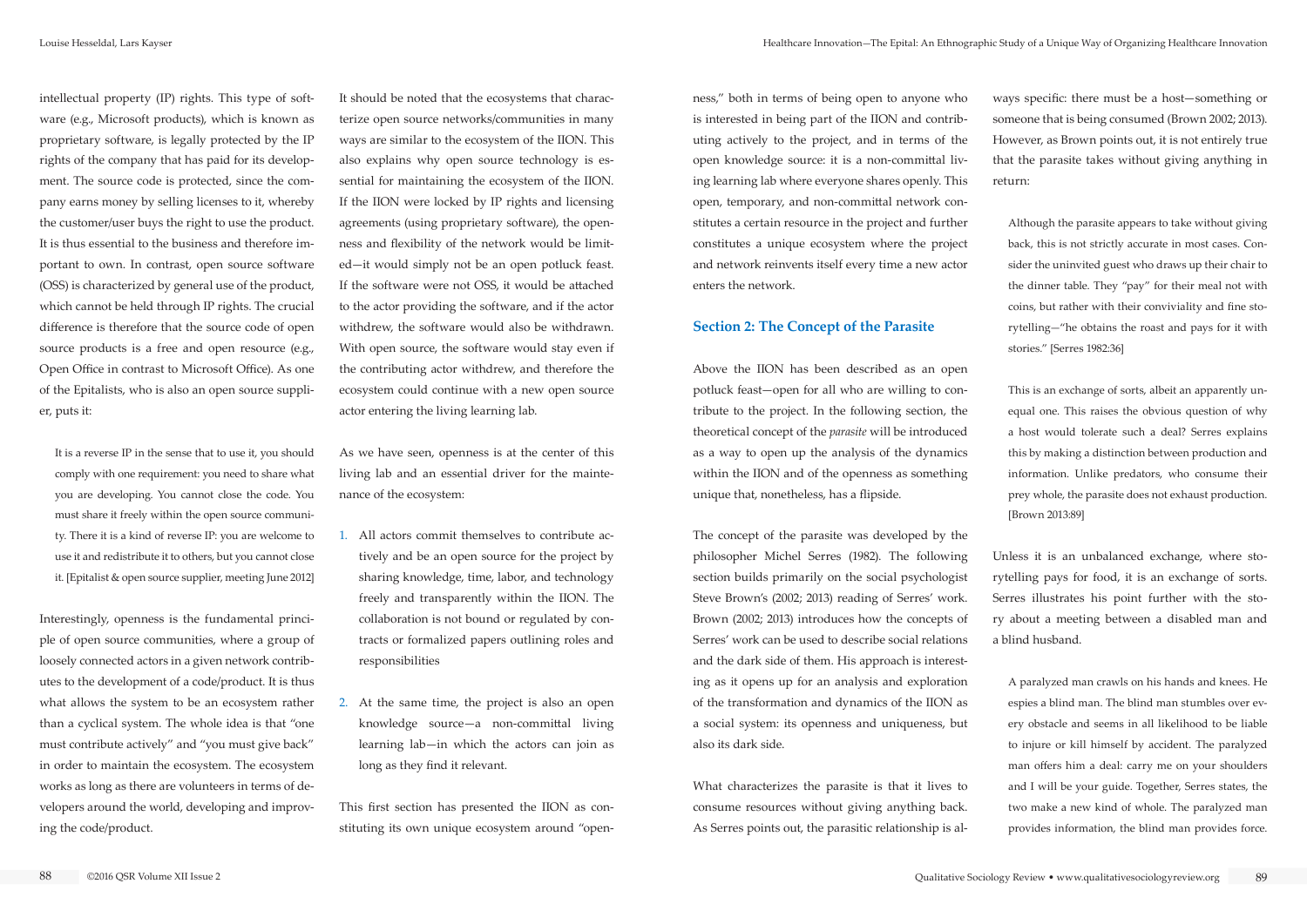Each parasite is then highly specific, dependent upon a particular kind of host. [Brown 2002:15-16]

Here, information is exchanged for energy in terms of manpower, and together they create a new system. This story illustrates the specific nature of the exchange, since it depends on a particular host: the paralyzed man needs energy and legs, not information and guidance. The paralyzed man, who is basically the parasite, does not drain the blind man of energy. Instead, he changes the way energy is produced and moves it in a new direction favorable to himself and the blind man. Although it is the paralyzed man who spots a potential resource in the blind man, he still provides information that benefits the blind man, as well.

This leads to another important point about the parasite, as Brown (2002) also observed in his reading of Serres. The parasite creates renewal as it invents a new logic that transforms relationships between systems. To illustrate this point further, we need to introduce another of Serres' stories. In this tale, a poor and starving man passes the kitchen door of a restaurant and smells the food inside, which sates his hunger somewhat. In the midst of this act, an angry kitchen hand shows up and demands payment from "the uninvited guest" who is consuming his food. At the same moment, a third person shows up, and introduces a (new) solution to the conflict that has arisen:

Give me a coin, he said. The wretch did so, frowning. He put the coin down on the sidewalk and with the heel of his shoe made it ring a bit. This noise, he said, giving his decision, is pay enough for the aroma of the tasty dishes. [Serres 1982:34-35 as cited in Brown 2002:16]

Note that in this exchange coins are transformed into sounds, which are exchanged for food transformed into smell. Although it is an unbalanced exchange in a system where food is usually exchanged for money, it is still an exchange. The parasite has thus introduced a new system and a new type of exchange, which was not previously possible.

The parasite invents something new. Since he does not eat like everyone else, he invents a new logic. He crosses the exchange, makes it into a diagonal. He does not barter; he exchanges money. He wants to give his voice for matter, (hot) air for solid. [Serres 1982:35 as cited in Brown 2002:16]

The parasite is, in other words, a catalyst for renewal, innovation, and creativity, since it does not eat like everyone else.

In the following section, the relation between the actors within the IION and the project will be analyzed. Other relations could have been chosen. However, as the purpose is to illustrate a certain kind of organization—and its dynamics and boundaries—this specific relation has been chosen.

#### **The Parasite That Creates Renewal**

Let us return to the project and the relationship between the project and the actors who constitute the IION. As described earlier, one of the basic rules is that everyone contributes actively and voluntarily brings their capabilities to the table. This is not just a ground rule on paper but also a ground rule which is carried out in practice—in order to maintain the ecosystem of the IION. All of the actors make themselves open resources for the project: they provide their time, knowledge, skills, labor, and their image without any guarantee that they will ever get anything in return, as the collaboration is simply not governed by contracts.

Although the project can be viewed as a parasite eating voluntary resources—it does actually pay the actors back with learning and experiences and, most importantly, the potential of being part of something innovative that may bring change, renewal, business potential, and acknowledgement. It is no doubt an unequal exchange, where the *smell* of a ground-breaking and disruptive telemedicine platform pays for the free knowledge, skills, and labor that are brought to the table. The actors in the IION can *smell* the potential—the potential telemedicine success—and they are all eager to do something differently when it comes to healthcare innovation, but none of them knows how the project will actually evolve. This is the price of being part of an innovative and experimental project. In the IION, it is the sound of the coin that pays for the *smell*, so to speak. It is the *smell* that brings volunteer resources into the project. Even though the level of engagement varies among the actors in the IION, this does not drain the project as long as everyone contributes to some extent and a balance between retiring and new resources is maintained.

From this perspective, the project constitutes a particular kind of parasite, namely, a parasite that nurtures creativity and ensures renewal. The project draws our attention to a different kind of organization because it cannot be explained by referring to the well-known forms of organization and

mechanisms, such as formalized public-private partnership setups (including their financial and contractual settings). The uniqueness of the project is exactly that no money, contracts, or formal structures are involved. These are all well-known organizational mechanisms, which usually bring order to things by drawing boundaries between who is in/out and who owns / does not own and by defining the positions of and expectations towards the members of a given network. This informal network, where the actors are neither fully inside nor fully outside, constructs its own space *in between* and is thereby able to short-circuit the existing mechanisms and ways of organizing projects. The project introduces a new logic of organizing healthcare innovation by experimenting with new kinds of resources and relationships, and in this way crosses the boundaries for how things are usually done. Instead of securing the individual actors within the IION through formalized cooperation materialized in contracts and project descriptions, the focus is on experimenting and developing the project and ensuring that the project is kept alive in the name of reaching a common goal. It is an experiment in between space—a certain kind of living learning lab—where the focus is on experimenting in order to create something unique. This parasitic system invents something new—a new way of organizing healthcare innovation.

#### **The Fear of the Parasite Is the Parasite**

The open organization also has a dark side: there is always the risk of a parasite sitting at the table. The unique ecosystem can only be maintained as long as everyone contributes actively and accepts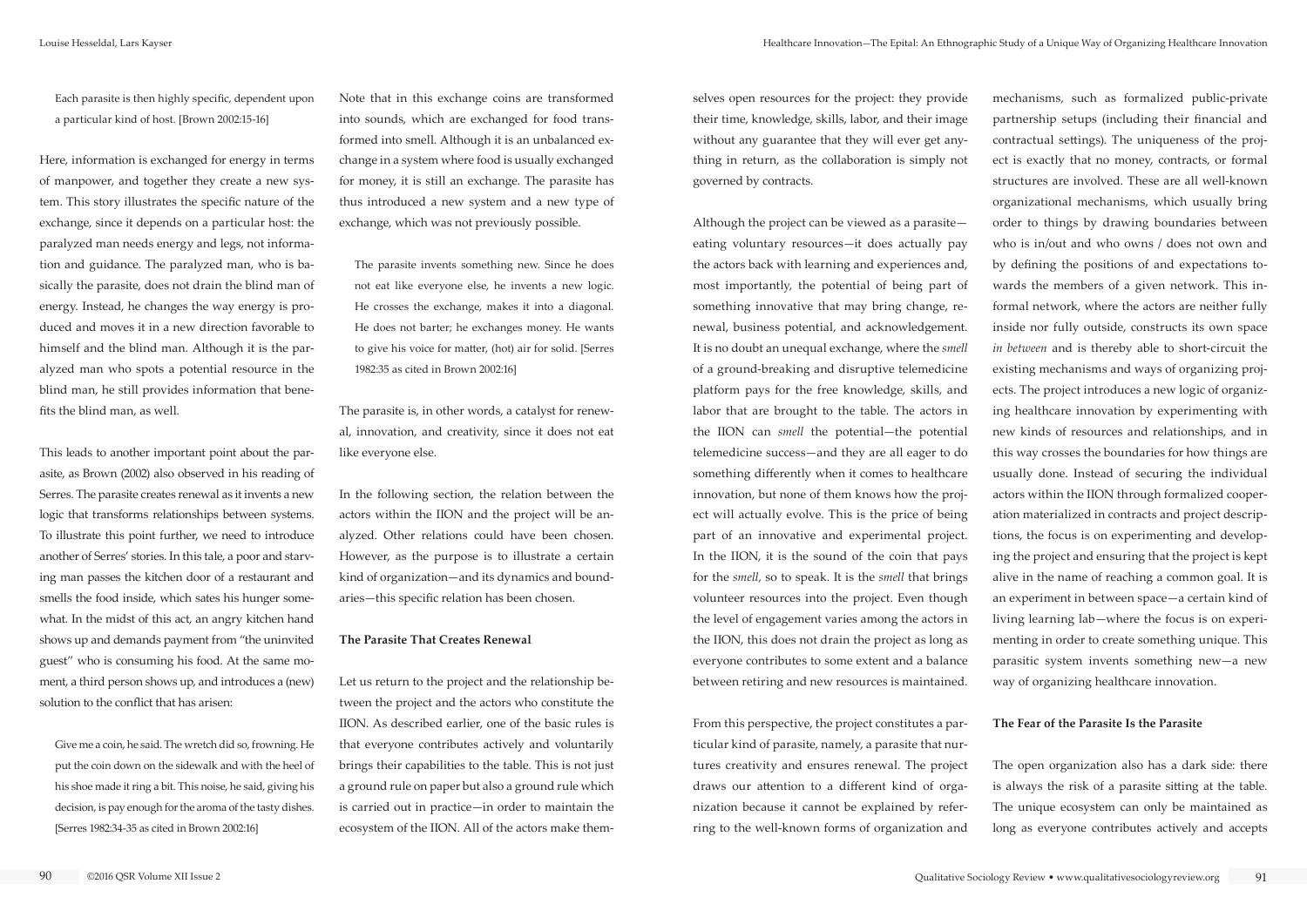being part of this parasitic system, where they make themselves an open source for the project in the name of developing something that is potentially ground-breaking.

The fear of the parasite is that another parasite will replace it (Brown 2002). Of concern for the project are those actors who are just part of the network in order to gain knowledge that can be used elsewhere or actors who are just trying to jump directly to the table. To further illustrate this point, two field extracts will be presented. The following two extracts shed light on the dark side of the organization and at the same time on why the parasitic relationship between the project and the actors is so unique.

#### *The Fear That There Is a Parasite at the Table*

In the following, an extract from a field episode will be presented. The field episode took place in December 2011 when the Epitalists met with an actor, more specifically a potential vendor, who was interested in being part of the project. The actor had a product that could be integrated into the Epital solution. In other words, the actor could bring the product to the table and thereby be part of the project. The field episode is particularly interesting as it illustrates the concerns of one of the actors who was actually inside the IION for a short while, but left again.

"Let's just put it on the table." The actor went straight to the point: it was the non-existing competition clauses that were the concern. He continued, "We would like to offer our product, but we

would like some kind of security for doing so." The actor stressed that it was general practice to create some kind of competition clause when parties enter into a partnership. The competition clause was an assurance, he emphasized. As a solution, the actor suggested that all actors within the IION could sign a binding document in which they committed themselves to *not* share knowledge and experiences beyond the IION. In other words, what was shared and created within the IION should be kept there and not cross the boundaries of the living learning lab.

It was the unequal exchange that was an issue for the actor. He stressed that by entering into the network and contributing actively, he would be sharing a great deal of knowledge and experience he had gained from all the "teething problems" encountered in creating a unique product. Further, the actor emphasized that the organization he represented was a small player and had a lot at stake: "It might be swallowed up by a larger player."

This episode provides an example of resistance against the organization and sheds some light on the concerns of one of the actors who came and left again shortly after. The actor was concerned about not having any security or guarantees, but what is even more interesting is why: 1) the knowledge and experiences might travel beyond the boundaries of the living learning lab and 2) his organization might be swallowed up by a bigger player in the IION. In other words, he was reluctant to make himself an open resource for the parasite (the project) and even more concerned about other potential parasites that sit around the table—ready to absorb the knowledge and apply it outside the living learning lab. In this connection, he was worried about the lack of formalized contracts, which meant that the actors' positions were not fixed. In other words, there is always the risk of a parasite sitting around the table, and the potential risk of a larger player absorbing a smaller player.

## *The Parasite That Tried to Jump Directly to the Table*

The only fear of a parasite is the one (parasite) who can replace him in his position of parasite (Brown 2002). There is always a risk of uninvited guests trying to jump directly to the table and reap the rewards of all the resources that have collectively been brought to it.

Serres (1982 as cited in Brown 2002) calls this "to stand last in the chain," a notion that is related to his concept of *parasitic chains*. The tapeworm can illustrate Serres' point. The tapeworm is the last in the chain as it can benefit from a long chain of resources, without giving anything in return. In a parasitic chain, it is all about being the last one:

The game they play is to always come last, to be in the last position in the parasitic chain. And thus to stand, open mouthed, ready to absorb all of what flows down the chain. The last in line collects all. [Brown 2002:15]

The advantage of standing at the end of the chain is that one can consume resources without giving something in return. The risk for the ecosystem and thereby the project—is if the project itself becomes a resource for an expanding parasite.

To illustrate this point, an extract from another field episode will be presented. This episode occurred when a curious supplier from a hardware and software company visited the Epitalists in December 2011. The supplier could *smell* the potential success of the project. However, as we will see, he was not willing to play the game of the IION. This field episode is interesting as it further illustrates the dark side of openness.

The supplier kicked off the meeting by talking about all the telemedicine projects he had been involved in over the years, not just in Denmark but also abroad. The Epitalists were well aware of what was happening outside their living learning lab and the parties quickly came to the conclusion that there was a lack of ambitious telemedicine projects and the Epital project was one of the few promising projects that stood out from the crowd. In other words, the parties indeed shared interests.

After a short conversation, the supplier asked how the Epitalists intended to move the living learning lab into society. He was eager to learn more about the project and the future plans. The Epitalists replied briefly that they had discussed various possibilities, but they did not know yet and it was not the main focus at that point in time. It was evident that the Epitalists did not want to talk in detail about the subject. Instead, they invited the supplier to become an active part of the network (IION). In the same sentence, they emphasized the ground rules of the IION about everyone contributing actively and openly sharing knowledge and resources within the IION.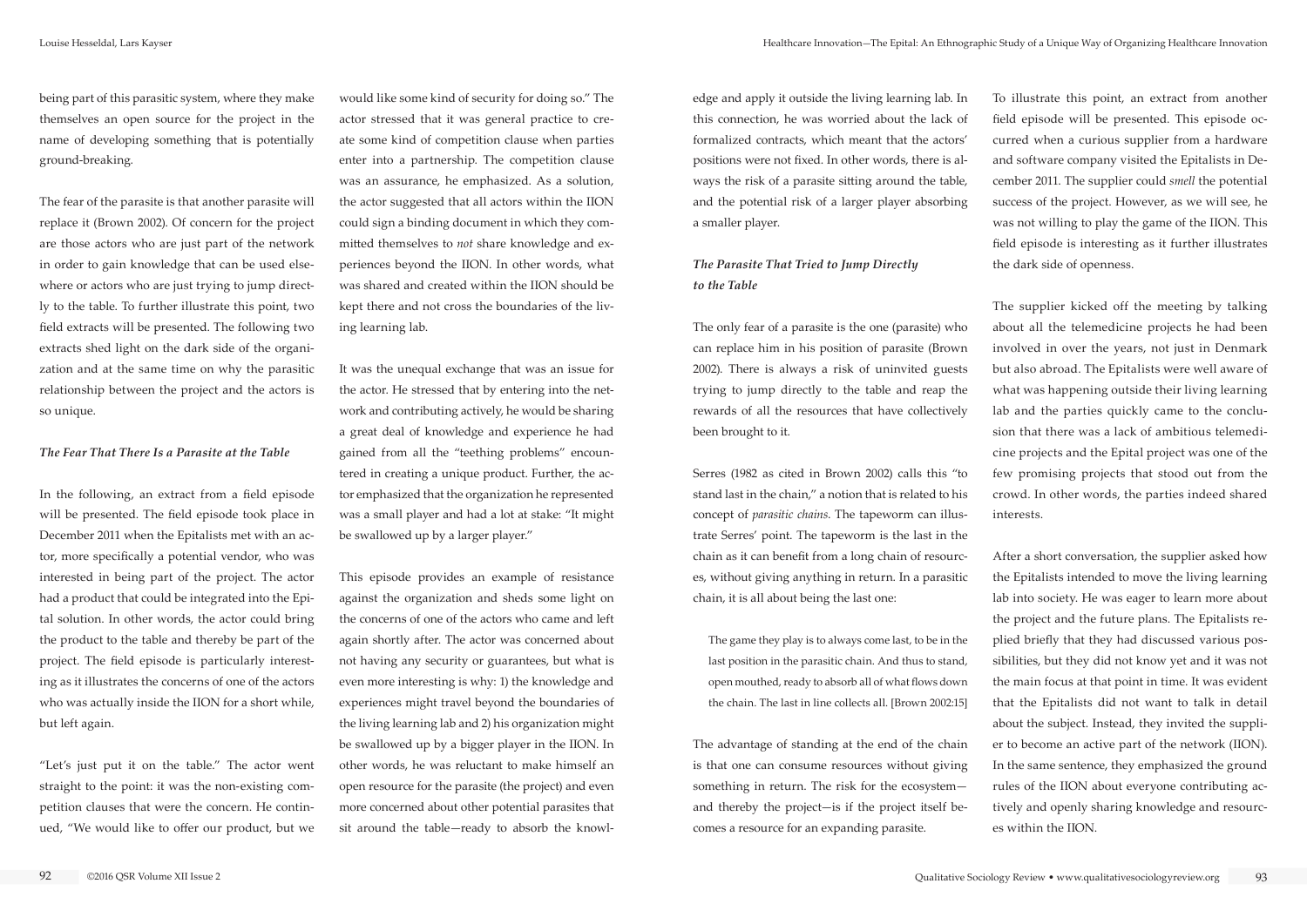One of the Epitalists went straight to the point and asked the supplier: "What is your interest in this?" and "What can you contribute?" (Epitalist, meeting December 2011). Obviously, they wanted to know what the supplier could bring to the table before they shared more. In other words, they would not accept small talk in return for knowledge.

The supplier responded hesitantly that he was involved in other projects around the country and he could try to pull some of these in the same direction as the Epital and thereby extend the ideas and values behind the Epital concept to a wider network outside the living learning lab of the IION.

One of the Epitalists interrupted the supplier and asked directly, "Why aren't you interested in being more directly involved in the project?" (Epitalist, meeting December 2011).

The supplier responded promptly, "Because we don't run a philanthropic business" (Hardware and software supplier, meeting December 2011).

The supplier thereby made it clear that he represented a company whose purpose was to make money. He was not willing to make himself—and the company he represented—an open and voluntary resource for the project without some kind of guarantee of what he would get in return. The supplier was interested in neither a partial existing object nor in being part of an anarchistic network. Apparently, he was interested in an equal exchange and some form of contractual arrangement to ensure a return on investment.

Section 2 has shown a parasitic relationship between the project and the actors that constitute the IION. It introduces a new logic to organizing healthcare innovation by experimenting with new kinds of resources and relationships, thereby crossing the boundaries for how things are usually done. Instead of securing the participation of individual actors in the IION through formalized cooperation, focus is on developing the project and securing that the project is kept alive—in the name of reaching a common goal. It is argued that the parasitic system invents something new: a new way of organizing the IION and healthcare innovation. On the other hand, this section has also shown that the unique openness of the organization has a flipside. The concept of the parasite opens up for studying the dark side of openness, namely, that also it attracts actors that try to get a seat at the table without contributing to the project and the common goal.

### **Section 3: Every Feast Comes to an End**

From time to time, some of those who came through the door frequently and who uploaded documents to the Dropbox folder in the late evening began to worry. This worry lurked below the surface and occasionally surfaced, as it did at a meeting between some of the Epitalists and a lawyer that took place in December 2011. The lawyer was a close friend of one of the Epitalists and he had been invited to an informal meeting as the Epitalists began to realize that they had something unique with great potential that they did not want to lose.

In the following section, extracts from this meeting will be presented. This field episode is interesting to consider as it illustrates the paradox of the anarchistic and open organization around the IION: it constitutes at one and the same time the possibilities and limitations of the IION and the project.

The lawyer could hardly believe his ears when he was told that there was not one single contract in place between the actors in the IION. Completely baffled, he asked, "Well, you must at least have some kind of confidentiality statement/agreement?" (Lawyer, meeting December 2011).

The Epitalists explained that it might sound a bit naive from a legal perspective, but "equality" and "openness" had been the basic rules from the beginning, and these ground rules had been the driving forces behind the project. They explained that these principles were actually what made the project unique: an environment where no one is legally bound. As one of them put it, "We wouldn't be where we are today if we had not done it the way we did—they have been the drivers" (i.e., openness and equality) (Epitalist, meeting December 2011).

When referring to the lack of contracts as the driving force for the project, it points to the fact that due to the legal openness, the project has been in a contractual "no man's land" where the actors have not been bound via contracts and they thereby have not had any formalized position in the IION. Even though this openness has involved the risk of parasites entering through the door, the open organization has been seen as an opportunity rather than a threat.

Interestingly, as the meeting proceeds, the Epitalists indicate that they are beginning to doubt their basic principles. From defending the ideology of equality and openness, they raise concerns about whether the very same openness could be the end of the IION and the project. As one of the Epitalists puts it:

Proof of concept has been driven by idealism, but we must figure out what we will do when we get to the next stage...we risk someone stealing what we have fought so hard for. [Epitalist, meeting December 2011]

This shift is interesting as it illustrates something essential about the nature of the project. The project is in the making, as is the technology. The risk of moving from being in the making to something more tangible is that the object becomes a materiality and not just an idea on paper. The openness of the project makes it possible for someone to steal not just the idea but also the concept/technology, since it is developed in open source.

This episode shows that the perception of risk—the risk of someone reaping the rewards of the efforts made within the IION—increases as the project proceeds. In other words, the Epitalists began to fear that an uninvited guest could enter through the back door and be the one who stands last in the chain.

The lawyer ended the meeting by saying:

It's easier to get these formalities in place while you are all friends; it will become more difficult the (potential) day when you are no longer friends. [Lawyer, meeting December 2011]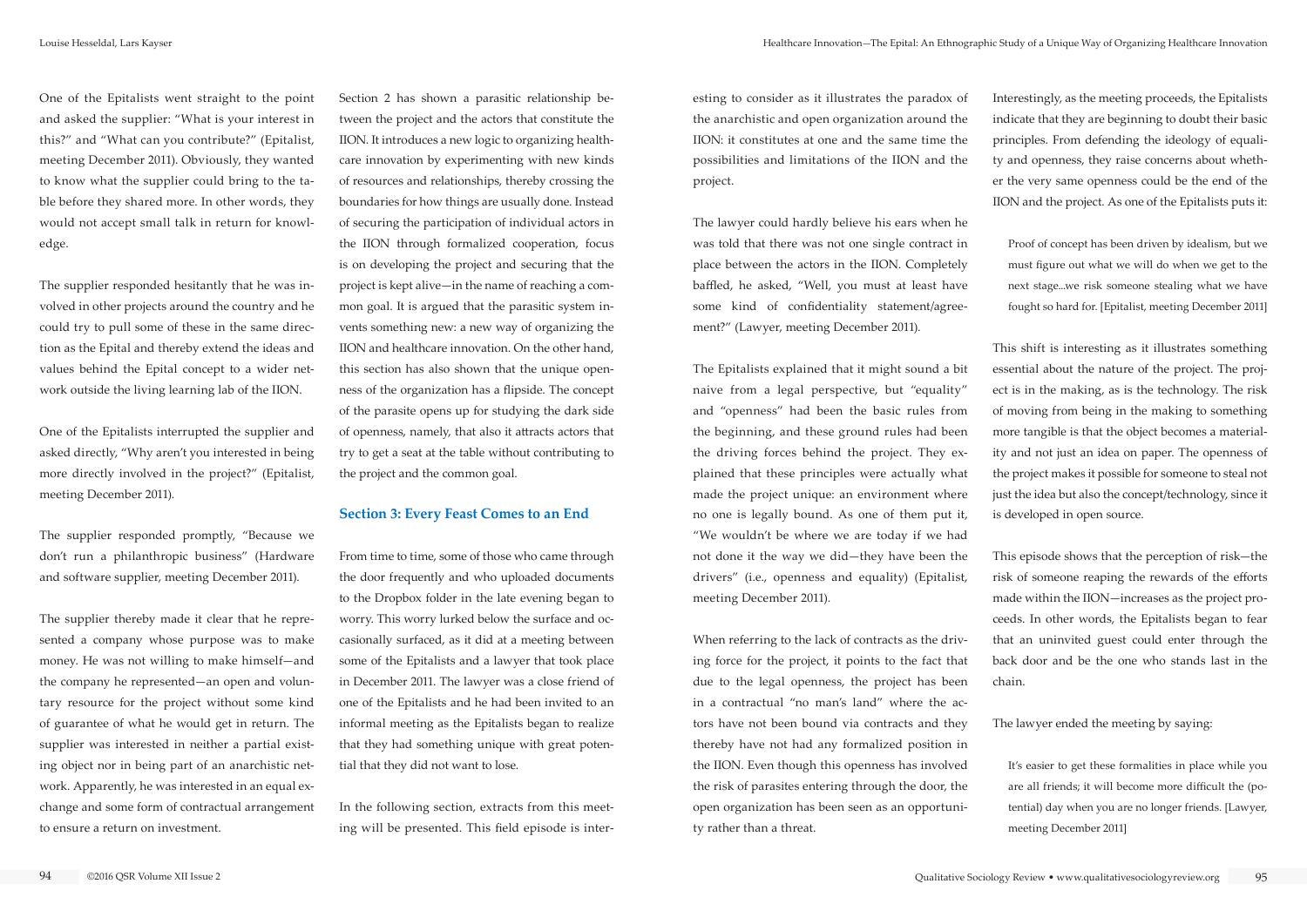turned off her computer. One could argue that the study offers a snapshot of a project and the network around it in a certain phase of its life cycle. This might be true, but it is not the interesting part. What is interesting is to see how the success of the object (the telemedicine network) might be the boundary of the IION itself. As we have seen, the Epitalists are considering introducing contracts in order to protect the object and the resources that have been brought to the table.

Contracts would not necessarily mean the death of the IION, but they would transform the IION into something more formalized. Some researchers have argued that networks tend to emerge informally and then over time become more formal (Popp et al. 2013:27), just as others have argued that grass roots movements become more formalized over time, moving from playing the game from the outside to playing the game from the inside or partly inside (Bonde 2012). This may also be true, but it is not the interesting part. What is interesting is this in between space—temporary or permanent—which fuses new inspiration on how to organize innovation and points to a unique way of doing so. This study shows an organization that is built on openness and temporality; it is a unique ecosystem that reinvents itself every time a new actor enters the project. This is captured in the concept of the potluck feast—this anarchistic organization that constitutes a living learning lab, where the individual actors decide themselves what they will bring and how long they will stay, as long as they contribute to the IION and the project. The ecosystem is kept alive as long as everyone contributes actively, which

makes everyone an open resource for the project. This parasitic relationship between the project and the actors draws our attention to another kind of organization that is not organized around contracts and equal exchanges: the actors openly bring resources to the table and therefore always run the risk of a parasite trying to get a seat at the table. The potluck feast continues as long as the project remains the only parasite.

Further, the purpose of the study has been to introduce an alternative way of studying the IION, which allows it to be more interesting. The study shows how the IION and its dynamics can be studied using ethnographic methods and by introducing the analytical concepts of the potluck feast and the parasite to open up the analysis rather than close it down. In this study, the methodological starting point is complexity, mess, and disorder rather than order and simplicity. It is argued that we need to allow the IION to be messy and to acknowledge the messiness as the research object itself and not as something that needs to be disciplined as a starting point. If we want to understand informal and experimental networks and their nature and dynamics, we need to go beyond the focus on dividing them into explanatory categories (e.g., formal structures, forms of governance). Rather, we need to focus on the messiness and the dynamics of disorder/order just like this article does with the potluck concept. Also, we need to go beyond explanatory categories when describing the dynamics within these informal networks. For instance, "trust" is often highlighted as an important factor in the growth and development of networks and it has also long been described as critical for successful collaboration (Popp

This episode shows a paradox of the open organization: the project would never have come as far as it has if it had not been organized openly, and it is doubtful that it would have been possible to create a unique object if the project had been governed by contracts. As a partial existing object—and a legally unfixed object—the Epital has created a network and friendships. The perception of equality and openness has created this never-ending anarchistic network of actors who all *smell* the potential and justly claim a position in this open community. However, the episode also points to the potential end or boundary of this never-ending network and thereby the boundary of the unique organization of this IION.

Whereas this article has mainly focused on the creation and emergence of a certain kind of network, the anthropologist Marilyn Strathern (1996) has focused much more on the issue of *cutting networks*. She has addressed how ownership in terms of patents and IP rights cuts endless networks, drawing the boundary between who is in/out and who owns / does not own. She stresses her point in the following:

The extent of a homogeneous network…appears to be bound by the definition of who belongs to it. However, the divide, created for the purposes of the patent, between those who did and those who did not belong, is established not by some cessation of the flow of community but by a quite extraneous factor: the commercial potential of the work that turned a discovery into a patentable invention. We could say that the prospect of ownership cut into the network. The claim to have done the research that

solved "the problem" justified a deliberate act of hybridization: co-operative or competitive, the scientists' prior work could now be evaluated by criteria from a different world altogether: that of commerce. [Strathern 1996:524]

Interestingly, Strathern draws our attention to a certain aspect of this network: all actors within the IION have a position within the network—and they can claim so—as they all contribute actively. Thereby, they can all claim ownership. At this stage, nobody needs to claim ownership because there is nothing to own. However, as indicated in the field extract above, one day contracts might be brought to the table to cut the endless network in the name of protecting the object from parasites. In other words, it would be the end of the potluck feast. The boundary of this never-ending network might be its own success.

### **Discussion and Conclusion**

The purpose of the study has not been to show an example of the best practice in organizing healthcare innovation; instead, it has been to show an alternative way of doing so. The study shows an emerging IION and its dynamics and points to a unique ecosystem and living learning lab constituted by openness.

The observer joined the IION and the project in its emerging phase, when the IION was establishing the living learning lab and building the object: the telemedicine project. However, this process started a long time before the observer joined the IION and continued after the observer left the field and